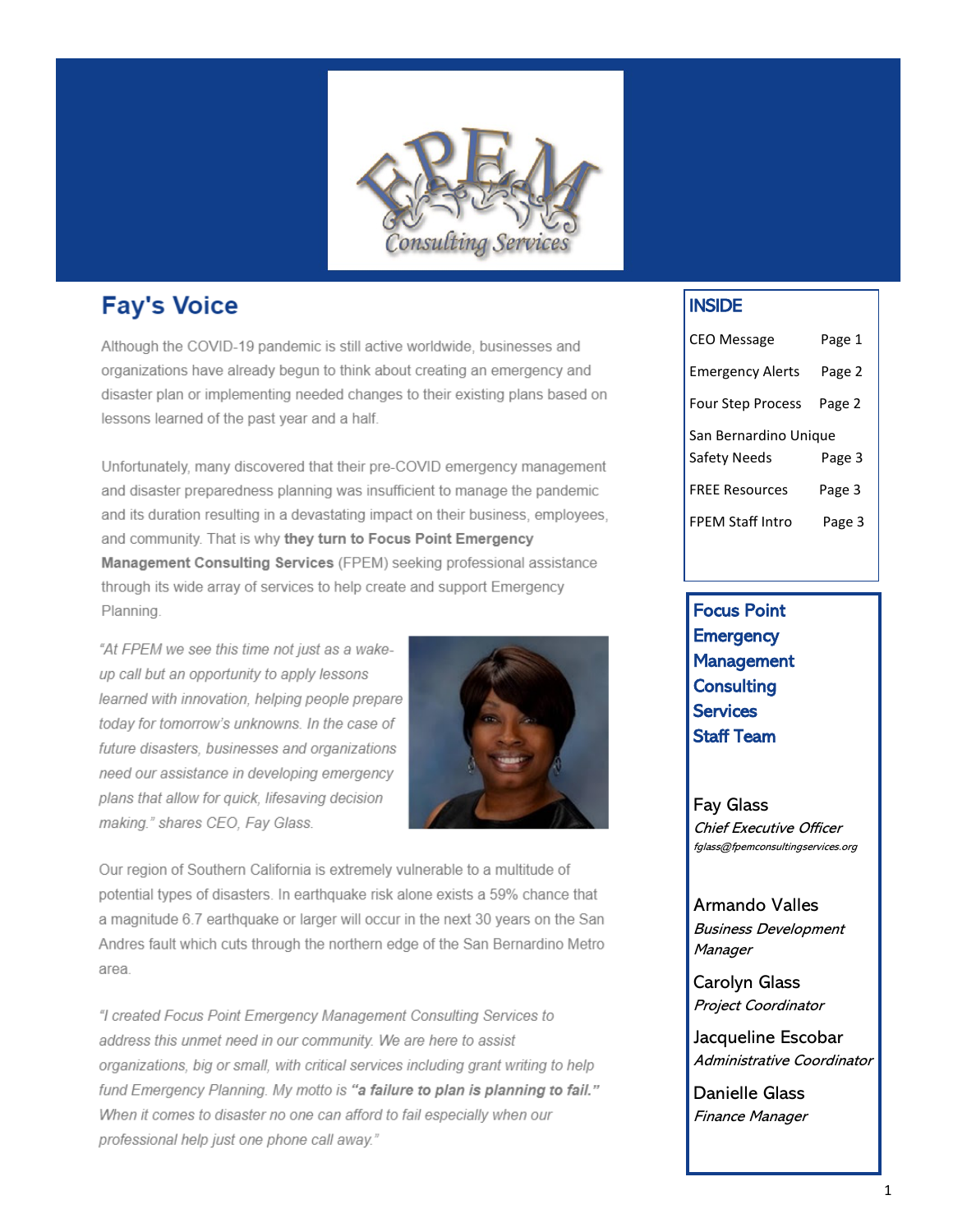

## **FPEM Safety Tip: Emergency Alert Systems**

Seconds of advance warning can provide you with an opportunity to take life-saving actions. We've got you covered. FPEM encourages you to learn about Emergency Alerts.

When emergencies and disasters strike, public safety agencies use a variety of types of alerts to send emergency information to your cell phone or landline, or through radio or television

FPEM knows information is critical during an emergency. Emergency alerts are the cornerstone of readiness, and all Californians should receive them. But in too many counties, few people do. This is why multiple tools are used to send out emergency public information. We encourage you to use the tools that work best for you before disaster strikes.

Just like other things in life one size does not fit all. With different types of emergencies come different types of emergency alerts. Some examples of alerts are Wireless Emergency Alerts, The Emergency Alert System, Mass Notification System, Outdoor Warning Sirens, Weather Radios. Learn about these different types of Emergency Alerts here

At the Ready - Your Top Resources for Emergency Alert Systems

City of Fontana CodeRED: The Fontana Police Department has implemented CodeRED, a highspeed emergency/community notification solution provided by OnSolve to help keep residents and businesses informed with important information that may immediately impact their safety.



San Bernardino County Ready SB County app. Be prepared for disaster. The Ready San Bernardino County app will help you prepare and plan for how to respond to a disaster in your area. It also allows you to receive critical emergency alerts, locate emergency shelters, create a plan.

Other California Counties: Every county in California has alert programming that you can sign up for at CALALERTS.ORG

## There is No Need for Guess Work When It Comes to Emergencies and Disasters



At Focus Point Emergency Management Consulting Services (FPEM), we have a singular focus. Your safety.

FPEM's seasoned professionals are industry leaders adept at preparing every client for disaster with proven plans that are created specifically with your business in mind.

FPEM's four pillars of foundational services include Emergency and Business Plans writing, Training/Exercises, Grants Management, and Assessing your organization for all phases of an emergency, from mitigation to response into recovery.

We are passionate about your safety and success. Be ready for future disasters and emergencies. Schedule your FREE, no-obligation 30-minute consultation.

### **LET'S GET SOCIAL!**

Be sure to LIKE the Focus Point Emergency Management Consulting Services Facebook page for the latest news and updates, including upcoming events and more! More ways to stay in the know - follow FPEM on Instagram and Linked In! Just click on the Icons below!



#### **Focus Point Emergency Management Consulting Services**

16155 Sierra Lakes Pkwy Ste #160-715, Fontana, CA 92336

Phone: (909) 493-7361 | Website: www.fpemconsultingservices.org